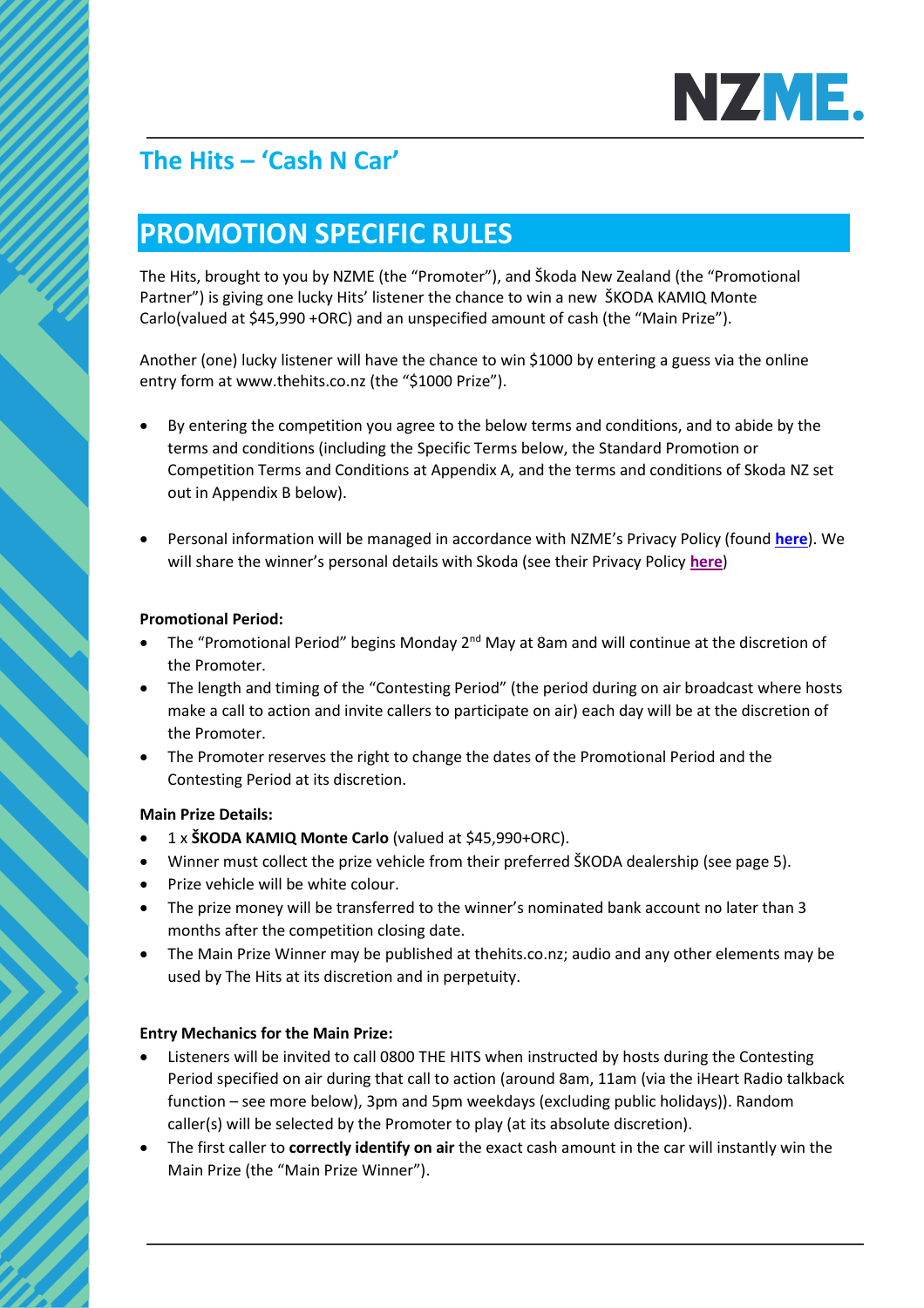• **iHeart talk back entries:** The 11am daily call will be picked from listener guesses entered via the iHeart Radio Talk Back function. One listener, who submits their name, phone number, and guess on the iHeart Radio Talk Back function that day will be randomly selected to be called by The Hits for the 11am guess on air. Note a correct guess via the talkback function does not mean the Promoter will contact you. Those entrants who are selected for a call back will be selected randomly.

### **How to win the \$1000 Prize:**

- One correct guess, entered via the entry form on www.thehits.co.nz, will win \$1,000 at the end of the promotional period.
- All correct answers, received during the promotional period via the entry form on www.thehits.co.nz, will be put in the draw to win the \$1000. The winner of the \$1000 will be drawn randomly by the Promoter from this pool of correct guesses.
- Correct guesses received during the promotional period by way of online entry are not entries for the Main Prize. The Main Prize can only be awarded by stating the correct amount on air. **The Promoter is not obliged to contact you if you guess the correct amount online or by any method that is not an on-air guess.**

If anyone correctly guesses the cash amount at any time outside of the set contesting periods (on-air, off-air or on-line) or on a platform not specifically specified by the Promoter, the Promoter is not required to award a prize. The contestant must be a specified contestant having an official on-air guess to be eligible to win.

### **Additional specific terms:**

- The representation of cash shown in any marketing for this promotion is not representative of the cash amount in the car.
- **The amount in the car is not limited to an amount that can be made up by a cash denomination**  (for example, the amount may include a cent amount of 1,2,3,4,5,6,7,8, or 9 cents, and is not limited to 0c, 10c, 20c, or 50c increments).
- If a caller fails to correctly identify what the cash amount in the car is, they will not win the Main Prize, and the Promoter may take other callers or guesses (at its absolute discretion).
- All decisions are at the discretion of the Promoter and no correspondence will be entered in to in this regard.
- Any bonus prizes that may be awarded will be determined at the complete discretion of The Promoter.
- Prizes awarded are subject to availability and are at the complete discretion of the Promoter.
- Note iHeart radio operates with a slight delay and as such listeners should be aware that cue to calls over this medium are not at real time.
- Throughout the promotional period the Promoter reserves the right to release clues and other audio or visual clues. This will be at the discretion of the Promoter.
- Entrants grant permission for their story, or any of their content that they share on air to be shared with the general public, and to be used on air/online and on any other platforms.
- Should the Contesting Period not be able to run live, the Promoter will pre-record a segment with random callers from another Contesting Period for this promotion which will run on the prerecorded show day. Any caller who is chosen to participate in a pre-recorded segment will be made aware at the time of calling.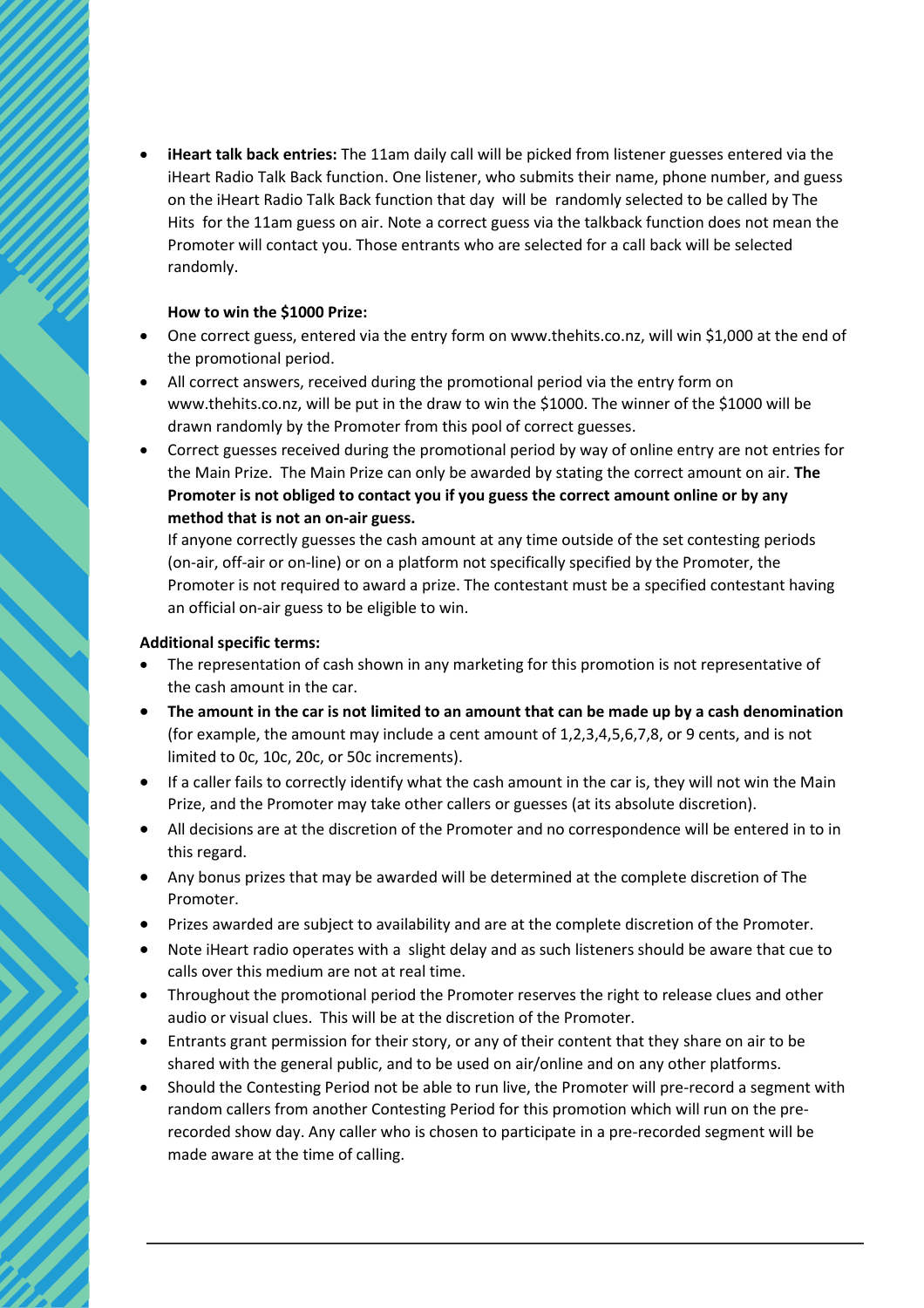- The Promoter may, on occasion, carry out themed days which can include location specific entry requirements; these are at the promoter's absolute discretion and will be made clear by the onair announcers.
- The Promoter may at their discretion provide additional clues at certain times throughout the contesting period via but not limited to on air, social media, television and digital other mediums.
- The Promoter may at its discretion take as many calls/entrants as they see fit in each contesting segment.
- The Promoter, at its discretion, may ask people their guesses off air.
- The Promoter at its absolute discretion may publish guesses at any time during the Promotion across any The Hits platform.

### *Limitation on entries:*

• Entrants may enter the competition as many times as they wish.

## **Winner Notification**

Winners will be notified:

- via telephone
- on air at the time of winning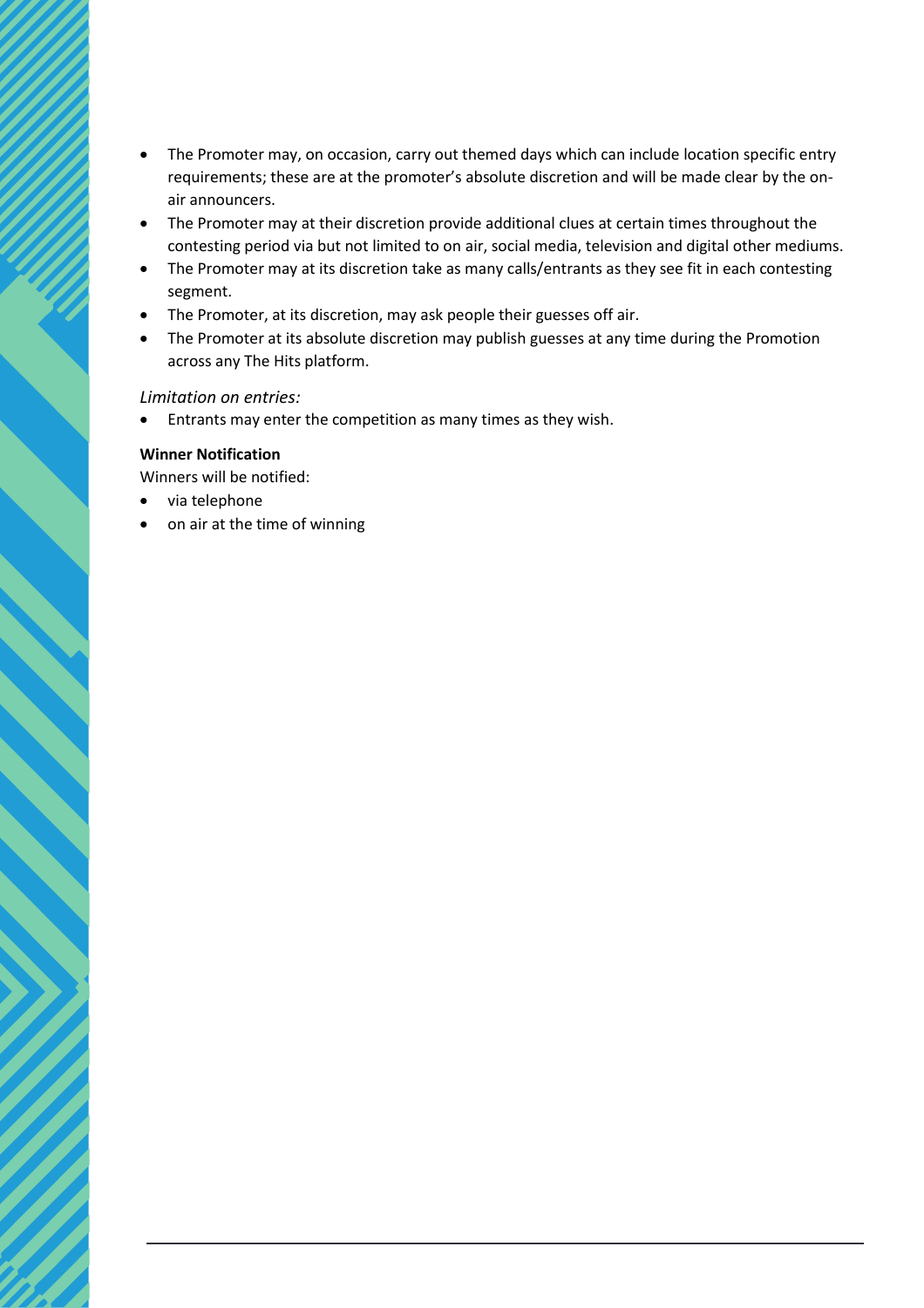# **APPENDIX A**

# **STANDARD PROMOTION OR COMPETITION RULES**

# **Definitions**

NZME' means all companies in the NZME Group including but not limited to NZME Holdings Limited, NZME. Publishing Limited, NZME. Radio Limited, GrabOne Limited and all brands and operating companies controlled by or associated with those entities.

The **'Promoter'** is NZME.

'**Disqualified Participants**' are:

- (a) all NZME employees, all employees of participating sponsors or promoters and/or advertising agencies and their Immediate Families;
- (b) all people under the age of 18 years where the prize incorporates air travel or any other element which would be illegal to supply to a person under the age of 18 years;
- (c) all people who have won a prize from the channel/station running this promotion in the last 14 days. If the previously won prize was valued at over \$1000 the winner must stand-down from entering for a period of 90 days.

'**Immediate Families**' include spouses, grandparents, parents, children, and grandchildren, whether by marriage, past marriages, remarriage, adoption, co-habitation or other family extension.

# **Entry**

- **1.** These Promotion or Competition Rules ('the **Rules**') apply to all NZME Promotions or Competitions (collectively the '**Promotion**') conducted on or off air and by means of any medium – online, radio, print, or a connected device. The Rules may change from time to time.
- **2.** If a particular Promotion has specific rules or terms ('the ' **Specific Rules**') those Specific Rules will apply if there is any inconsistency with the Rules.
- **3.** Unless otherwise stated in the Specific Rules registration, entry or vote is limited to 1 per person. Where multiple registrations, entries or votes are acceptable, each must be made separately.
- **4.** Entry into the Promotion is deemed to be acceptance of the Rules and the Specific Rules and confirmation that the entrant has the necessary authority (for example from the bill payer or owner of a telephone) to enter the Promotion.
- **5.** No purchase is necessary to win or participate in the Promotion, unless specified in the Specific Rules.
- **6.** The Promotion is open to New Zealand Residents only. Disqualified Participants may not enter in the Promotion.
- **7.** NZME reserves the right to exclude any person from participating in the Promotion on reasonable grounds.
- **8.** NZME reserves the right to refuse to award any prize to an entrant who NZME decides (in its sole discretion) has violated the Rules (including the Specific Rules), gained unfair advantage in participating in the Promotion or won using fraudulent means.
- **9.** By participating, entrants grant NZME exclusive permission to use their names, characters, photographs, videos, voices and likeness in connection with the Promotion and for future promotion and marketing purposes and waive any claims to royalty, right or remuneration for such use.
- **10.** All entrant personal details must be valid and up to date and will be held by NZME and may be used for the purpose of the Promotion and for future promotion and marketing purposes in accordance with NZME Privacy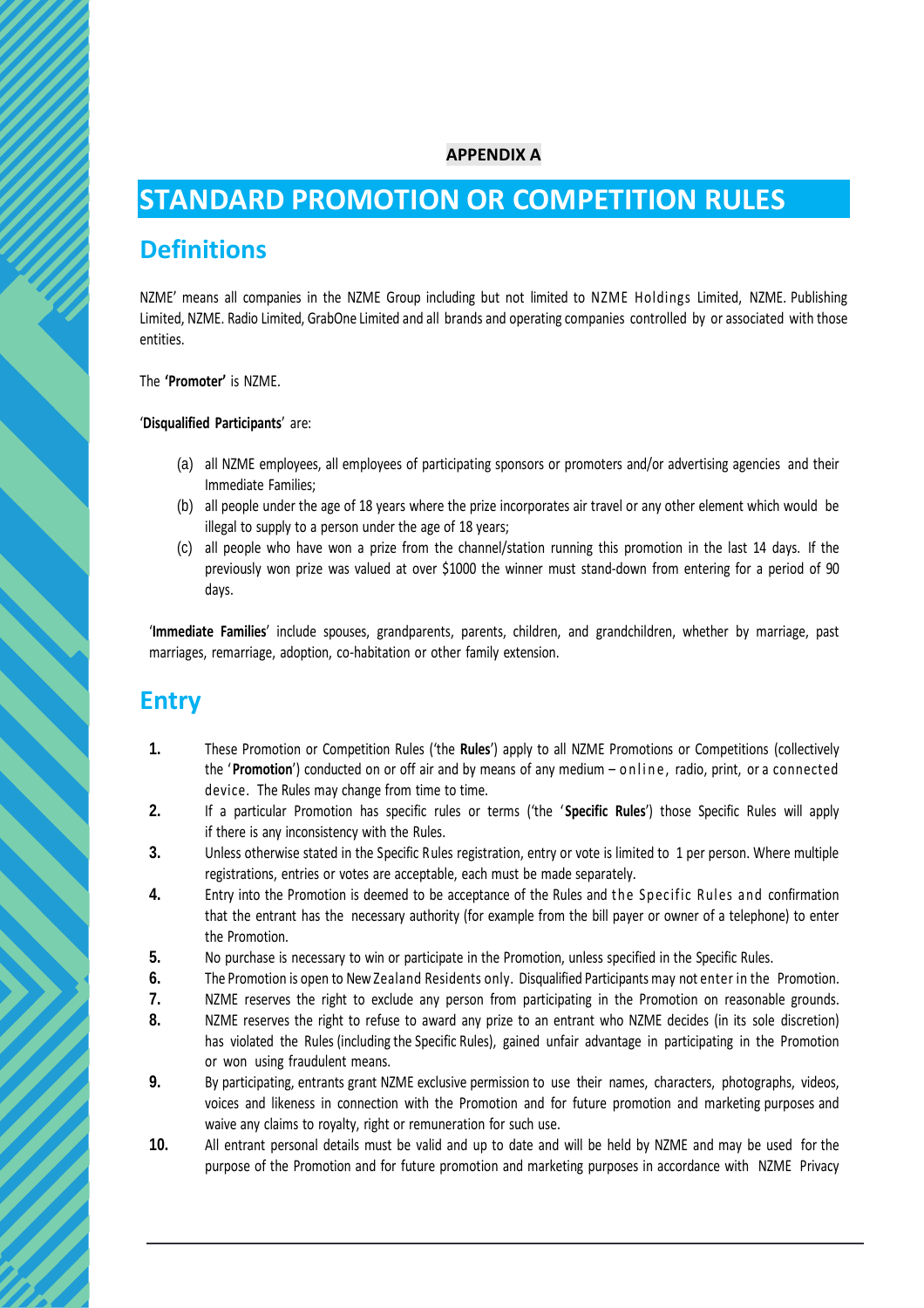Policy (see www.NZME.co.nz) unless otherwise directed by contestants at the time of entry.

- **11.** Personal information provided at the time of entry is presumed to be true and, in the case of text or email notification – active, through to and beyond the date of the Promotion's completion.
- **12.** Where the Promotion involves texting, the following apply:
	- a) Standard sms text charges will apply, unless otherwise stated in the Specific Rules and will depend on the entrant's particular plan or agreement with their phone service provider;
	- b) Any form of automated text message is invalid;
	- c) The telephone number from which the entry was made will be stored in a database. The entrant has a two-business-day period from the time of entry to request removal from the database. If no request is made it is deemed acceptance that the information can be used for future promotion and marketing purposes; and
	- d) NZME takes no responsibility for text costs incurred after the Promotion has closed as stipulated in the Specific Rules.

# **Winning the Prize**

- **13.** Only the person who originally entered the Promotion can be awarded the prize (the '**Winner**').
- **14.** The Winner will be determined in the manner set out in the Rules or the Specific Rules if not specified then as determined by the Promoter who shall for this purpose be deemed the judge (the '**Judge**').
- **15.** The Judge's determination of the Winner will be final and no correspondence will be entered into.
- **16.** The Winner will be notified by email, phone (voice or text), mail or in person and must be available for the preparation of all publicity that may be required by NZME. Where attempts to contact the Winner fail (eg when the Winner cannot be contacted by phone after three attempts or mail sent is returned) the Judge will select another winner. If, after successful notification, the prize is not collected within two months of being announced it will be regarded as forfeit. (Note: 3 attempts to contact the Winner will include individual calls to any numbers provided at the time of entry. However, should the prize's total worth equal less than NZD\$250 and be a liveto-air draw, only one failed attempt at contact will be acceptable before the Judge selects another winner.)
- **17.** The Prize is not redeemable for cash or transferable. No other family members, friends, office associates or any other person will be able to participate on the Winner's behalf. In the event that the Prize specified in the Competition becomes unavailable for any reason the Promoter may substitute a prize of like or equal value.
- **18.** Where the Winner is required to claim the prize in person, they must provide proper identification (eg driver's licence, passport, birth certificate). If the Winner is under the age of 18 years their parent or legal guardian must accompany the Winner or give their prior written consent to the award of the Prize.
- **19.** The Winner takes the Prize entirely at his/her own risk and indemnifies NZME in respect of any claim for any accident, injury, property damage or loss of life that may occur in connection with the prize. The Winner is responsible for all insurance, tax or other costs that may be associated with the Prize. Where the Prize has associated terms and conditions the Winner accepts the Prize subject to those terms and conditions and restrictions.
- **20.** Where the Prize includes air travel and/or accommodation, either international or domestic (the '**Travel Prize**'):
	- (1) the Winner MUST have valid documentation, including but not limited to valid passports and Visas, which meet the requirements of immigration and other government authorities at every destination.
		- (a) Any fines, penalties, payments or expenditures incurred as a result of such documents not meeting the requirements of those authorities (including any costs associated with delay, will be the sole responsibility of the Winner).
		- (b) When the Travel Prize includes travel to or through the United States, it is the Winner's responsibility when travelling into or through (transiting included) the United States under the Visa Waiver Program to apply for an Electronic System for Travel Authorisation (ESTA) no later than 72 hours prior to departure if required. The winner must visit the US Department of Homeland Security website and fill in the required information. The cost of the ESTA is the sole responsibility of the Winner.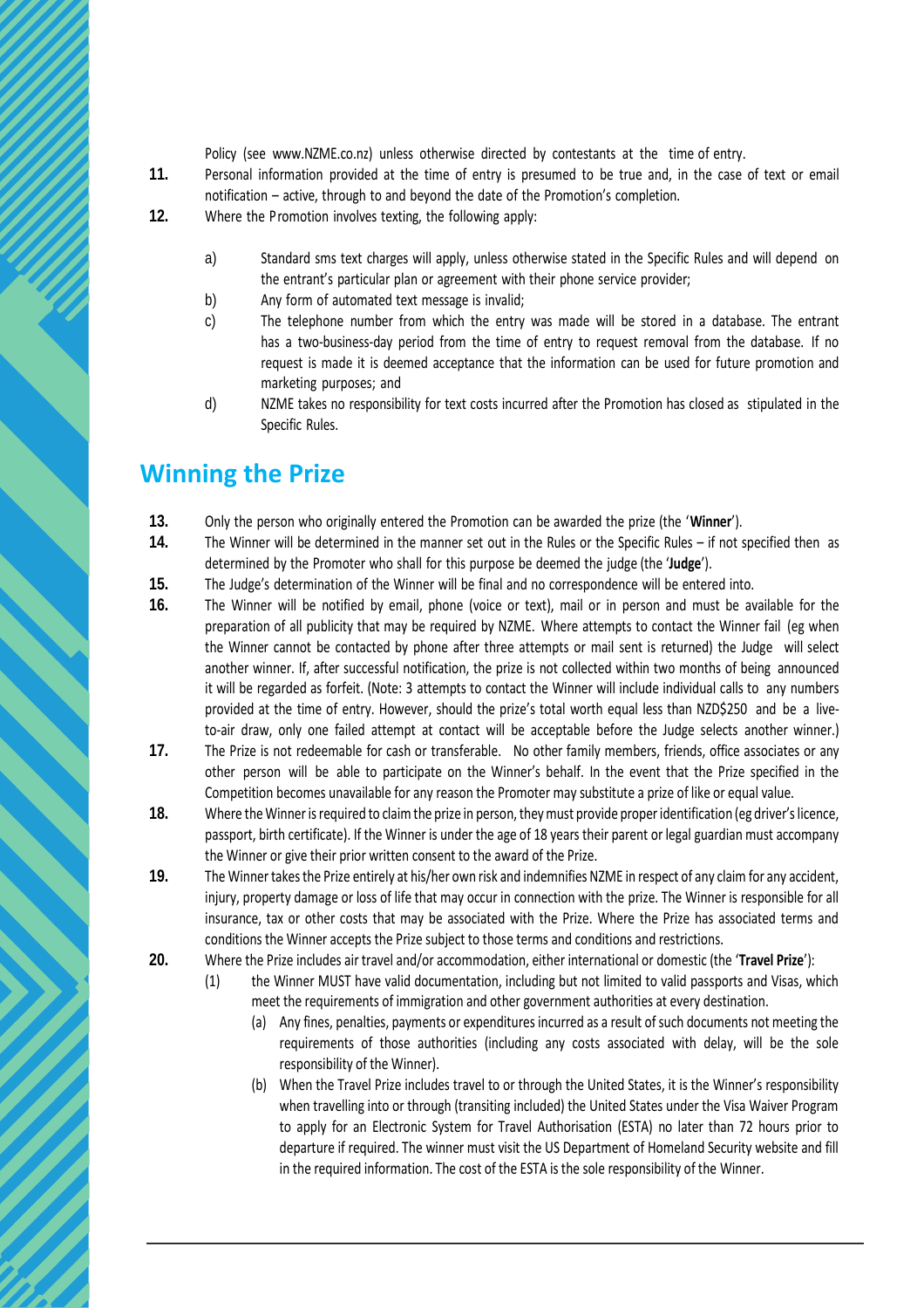- (2) The Winner and their travelling companion (if applicable) must travel together at all times. The Winner is responsible for transport from their residence to their nearest international airport for flight departure and from their nearest international airport to their residence upon returning to New Zealand.
- (3) Flight tickets are available on the regular scheduled services of each airline and are subject to seasonal embargos. The flight itinerary may have to be adjusted depending on the airline's departure city and their current flight schedule. Unless otherwise specified, the air travel is economy class.
- (4) Any changes to travel dates or additional accommodation outside the travel period specified in the Travel Prize details, made by the winner, which incur additional costs, are to be paid by the Travel Prize winner.
- (5) Unless explicitly stated in the Specific Rules, the Winner will be responsible for expenses including, but not limited to, spending money, meals, drinks, transport, laundry charges, activities, incidentals, taxes (excluding departure and any other flight associated taxes included within the Travel Prize), gratuities, services charges, passports, visas, travel insurance and all other ancillary costs associated with redeeming the Travel Prize. The Winner must obtain travel insurance to protect themselves against additional costs incurred in the event of unforeseen circumstances.
- (6) The Travel Prize is not transferable or exchangeable and cannot be redeemed for cash. The Travel Prize must be taken as stated in the Specific Rules and no compensation will be payable if the Winner is unable to use the Travel Prize as stated. For the avoidance of doubt, if the Winner is, for whatever reason, unable to travel on a nominated date during this period, whether the failure was due to reasons beyond the Winner's control or otherwise, then the Winner will forfeit the Travel Prize.
- (7) The Promoter makes no representation as to safety, conditions and other issues that may exist at any destination. International travel advice can be obtained from various sources, including government, local consular offices and the web site of the New Zealand Ministry of Foreign Affairs and Trade. The winner accepts the Travel Prize at their own risk.
- (8) All travel is subject to the terms, conditions and restrictions of the Travel Prize service providers. Any travelling companion included in the Travel Prize (if applicable) accepts the Travel Prize subject to these terms, conditions and restrictions as if references to the Winner in the relevant clauses were to the travelling companion. The Winner and their travelling companion must sign a legal release, in a form acceptable to the Promoter in its absolute discretion, if requested by the Promoter.

# **NZME Responsibility**

- **21.** NZME reserves the right to amend, vary, extend or discontinue a Promotion at any stage, for any reason.
- **22.** NZME takes no responsibility for any inability to enter, complete, continue or conclude the Promotion due to equipment or technical malfunction, busy lines, inadvertent disconnection, texts with a misspelt keyword, texts to an incorrect shortcode, Force Majeure or otherwise.
- **23.** To the fullest extent permitted by law NZME will not be liable for any loss or damage whatsoever (including but not limited to direct or consequential loss) or for personal injury as a result of Promotion entry or winning the prize.
- **24.** Where the Prize is to be supplied by an entity outside NZME control and that entity fails, for whatever reason, to supply the prize, NZME has no responsibility for the provision of the Prize and is not obliged to provide an alternative Prize or to take legal action to require the Prize supplier to provide the Prize.

# **Acceptance**

- **25.** Participation in the Promotion is deemed acceptance of these Terms and Conditions.
- **26.** If the Winner does not accept these Terms and Conditions the prize will be forfeited.